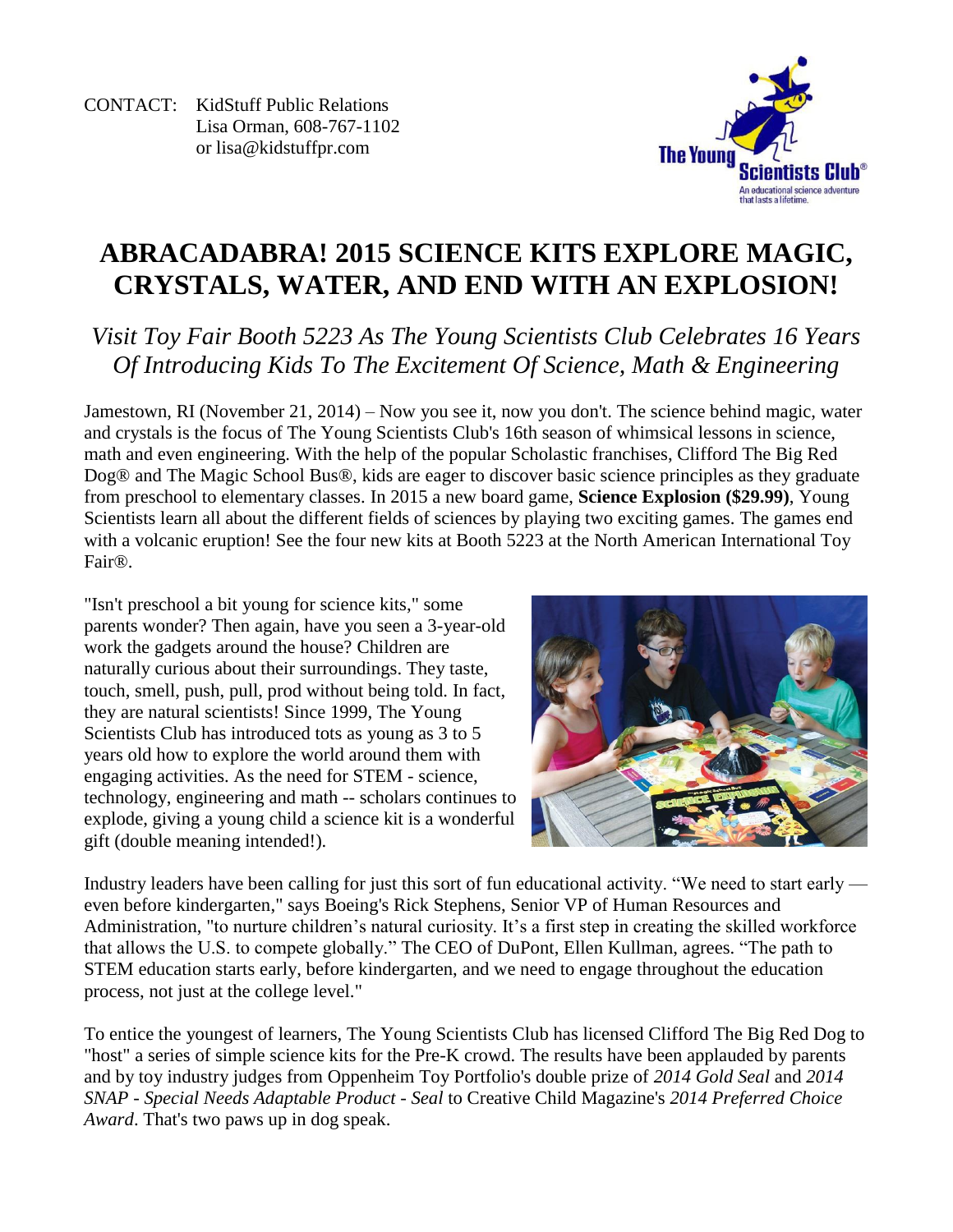Look for two themed kits -- **Clifford Magic Science (\$19.99)** and **Clifford Water Science (\$19.99) -** launching at Toy Fair 2015. Dubbed "Science Kits For Little Hands," these activity sets feature beloved literary personality Emily Elizabeth and her best friend with a tail, Clifford the Big Red Dog, who eagerly walk youngsters through the magic of a floating egg, reverse reflections and an underwater rainbow! With a focus on all-things-water, kids learn the principals of floating and sinking.

Popular book and TV character Ms. Frizzle of The Magic School Bus fame has something new up her sleeve! Two new kits, **Growing Crazy Crystals (\$19.99)** and **Science Explosion (29.99)** will have kids growing rock candy and uncovering the differences between sugar and salt. All that science knowledge will be pried apart in an explosive board game that ends with a boom, literally. Good thing they respond to Ms Frizzle's "seatbelts everyone" command.

Look for these four new boxed sets on toy store and specialty shop shelves and online after January 1, 2015:



#### **Clifford Magic Science • Ages 3+ • \$19.99**

No magic wand is needed for these "tricks" as young explorers uncover the real science behind the magic. Emily Elizabeth, the narrator in the colorful 20-page manual, guides youngsters through experiments with catchy titles like funny mirrors, building a kaleidoscope, magic rainbow glasses, magic comb, jumping pepper, tornado in a bottle, paper making magic, magic crystals, and magic test tube explosion. Woof! This kit comes with rainbow glasses, measuring cup, test tube, bottle connector, screen, sponges, and much more. Like many Young Scientists kits, this one comes with a colorful lab tray, measuring cup, and test tube to perform their experiments!

#### **Clifford Water Science • Ages 3+ • \$19.99**

This kit will make a splash with kids and the grownups! But raincoats and umbrellas are not needed. Emily Elizabeth explains the simple water experiments with catchy titles like icebergs, phases of water, water cycle, making rain, colored celery, chromatography, submarine, foam boat, and water magic. Young Scientists will feel like real scientists when they use the included lab tray, measuring cup, pipette, chromatography paper, and test tubes to perform their experiments!





#### **Growing Crazy Crystals • Ages 5+ • \$19.99**

Look who's back? It's Ms. Frizzle and her students eager to grow "crazy" crystals. Young Scientists explore sugar and salt crystals, make a crystal star, create crystal art, grow a salt crystal garden, make Epsom salt crystals, create a geode, grow a crystal tree, and much, much more! This crystallizing kit comes with an observation chart to keep track of the crazy crystal growth. As she likes to say, "Dynamic deduction."

#### **Science Explosion • Ages 5+ • \$29.99**

Sometimes science can get messy and with this tabletop game, the first player to the finish line gets to explode the volcano. Similar to 2014's award-winning *Math Explosion* game, this brand new game includes two exciting experiences in one box -- match science-based topic cards to master cards in one game and use memory and strategy